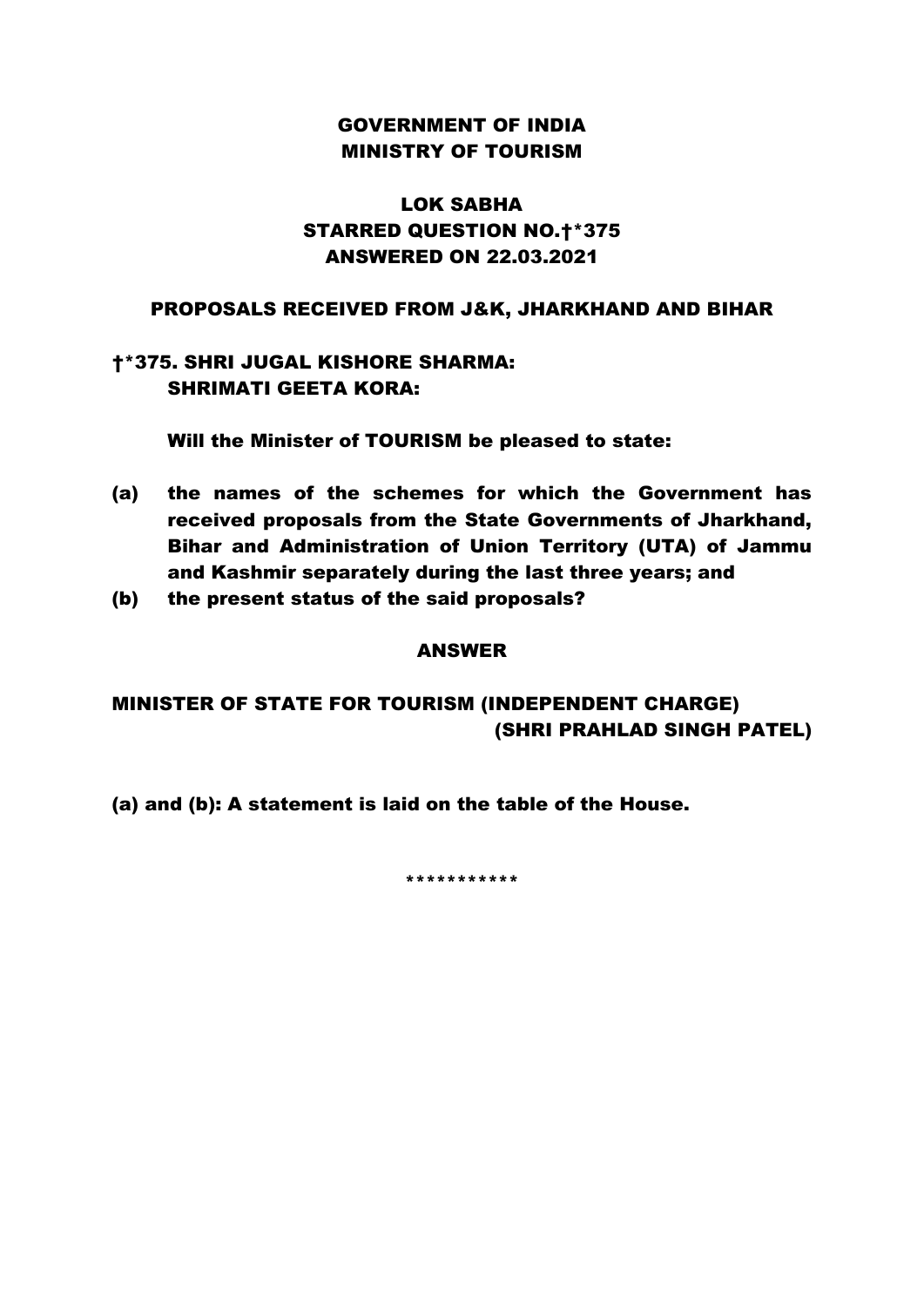STATEMENT IN REPLY TO PARTS (a) AND (b) OF LOK SABHA STARRED QUESTION NO.†\*375 ANSWERED ON 22.03.2021 REGARDING PROPOSALS RECEIVED FROM J&K, JHARKHAND AND BIHAR.

(a) & (b): The Ministry of Tourism provides financial assistance to State Governments/Union Territory Administrations under the Swadesh Darshan and National Mission on Pilgrimage Rejuvenation and Spiritual, Heritage Augmentation Drive (PRASHAD) Schemes. Ministry of Tourism also grants financial assistance to States/Union Territories for Organizing Fairs/Festivals & Tourism related Events.

 Proposals are received from State Governments/Union Territory Administrations from time to time for seeking financial assistance under the above schemes of the Ministry of Tourism. These proposals are examined in context of the scheme guidelines and financial assistance is extended for such projects subject to fulfilment of the stipulated provisions and availability of funds.

 On the basis of the request received from the State Government, Deoghar and Parasnath sites have been identified for development in the State of Jharkhand under the PRASHAD Scheme. Ministry of Tourism has sanctioned the 'Development of Baidyanathii Dham, Deoghar' project in 2018-19 in Jharkhand under the said scheme.

 The list of the projects sanctioned under the PRASHAD and Swadesh Darshan Schemes and financial assistance provided for Organizing Fairs/Festivals and Tourism related Events to the States of Jharkhand, Bihar and Union Territory of Jammu & Kashmir during the last three years is annexed.

 It may however be mentioned that the Swadesh Darshan Scheme is currently under review and therefore, no new project can presently be considered for sanctioning including that of Jammu & Kashmir, Bihar and Jharkhand.

\*\*\*\*\*\*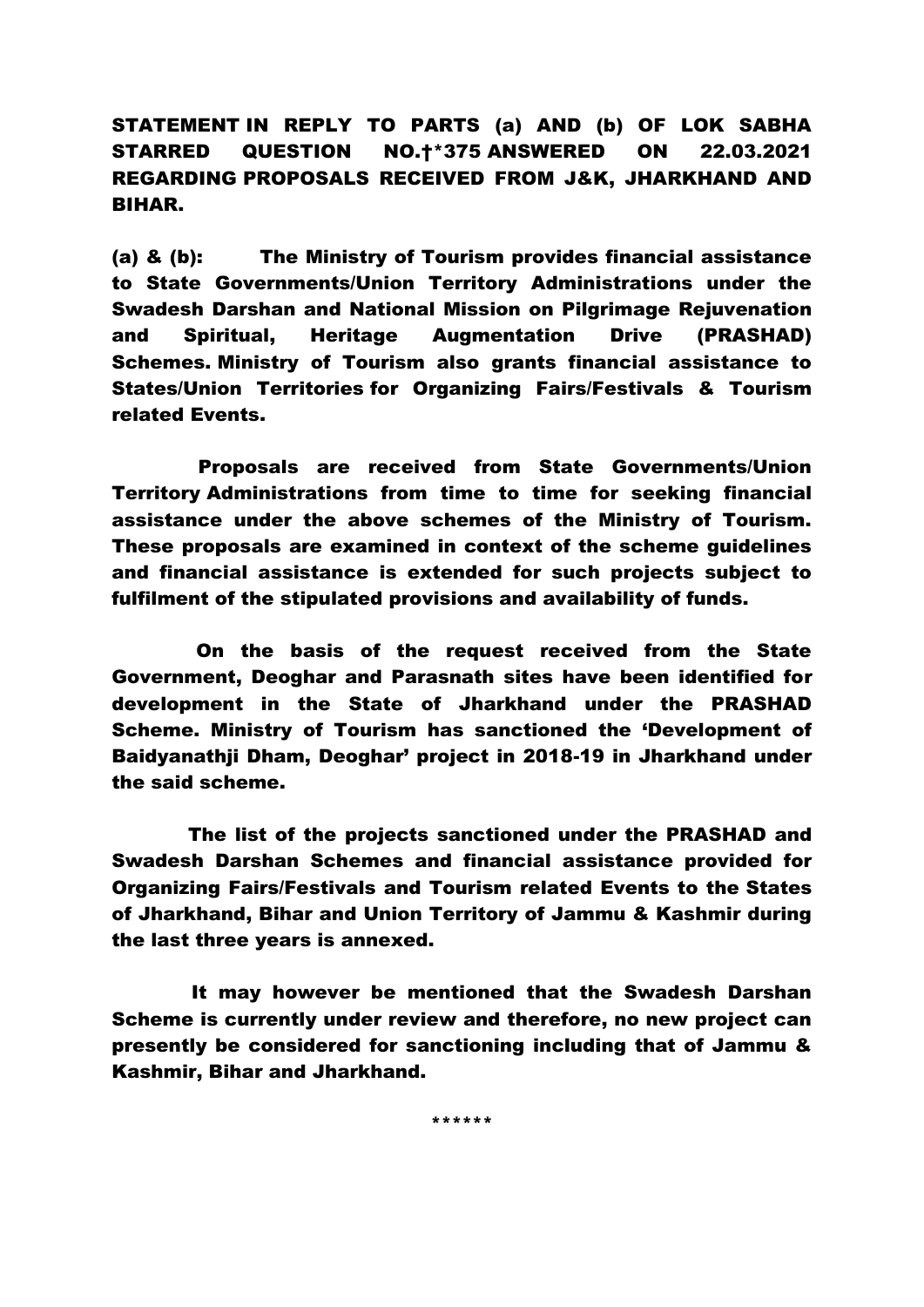### ANNEXURE

STATEMENT IN REPLY TO PARTS (a) AND (b) OF LOK SABHA STARRED QUESTION NO.†\*375 ANSWERED ON 22.03.2021 REGARDING PROPOSALS RECEIVED FROM J&K, JHARKHAND AND BIHAR.

## PRASHAD Scheme

(Rs. in Crore)

| SI.<br>No. | <b>State/ UT</b> | <b>Sanction Year</b> | <b>Name of the</b><br><b>Project</b>                                    | <b>Project</b><br>Cost | <b>Amount</b><br><b>Released</b> |
|------------|------------------|----------------------|-------------------------------------------------------------------------|------------------------|----------------------------------|
| 11.        | <b>Jharkhand</b> | 2018-19              | of<br><b>Development</b><br><b>Baidyanathji</b><br><b>Dham, Deoghar</b> | 39.13                  | 20.58                            |

## Swadesh Darshan Scheme

|     |                  |                                                                                  |                                                                                                                                                                                            | (Rs. in Crore)             |               |
|-----|------------------|----------------------------------------------------------------------------------|--------------------------------------------------------------------------------------------------------------------------------------------------------------------------------------------|----------------------------|---------------|
| SI. | <b>State/ UT</b> | <b>Name of the</b>                                                               | <b>Name of the</b>                                                                                                                                                                         | <b>Amount</b>              | <b>Amount</b> |
| No. |                  | <b>Circuit &amp;</b><br>Year                                                     | <b>Project</b>                                                                                                                                                                             | <b>Sanctioned Released</b> |               |
| 1.  | <b>Bihar</b>     | <b>Rural Circuit</b><br>$(2017-18)$                                              | <b>Development</b><br>of<br>Gandhi<br><b>Circuit:</b><br><b>Bhitiharwa-</b><br>Chandrahia-<br>Turkaulia                                                                                    | 44.65                      | 22.33         |
| 2.  | <b>Bihar</b>     | <b>Spiritual</b><br><b>Circuit (2017-</b><br>18)                                 | of<br><b>Development</b><br><b>Mandar Hill &amp; Ang</b><br><b>Pradesh</b>                                                                                                                 | 47.52                      | 38.02         |
| 3.  |                  | <b>Jharkhand Eco Circuit</b><br>$(2018-19)$                                      | <b>Development</b><br>of<br><b>Chandil-</b><br>Dalma-<br>Getalsud-<br><b>Betla</b><br><b>National</b><br>park-<br>Mirchaiya-<br>Netarhat.                                                  | 52.72                      | 15.07         |
| 4.  | --               | <b>Development</b><br>lof<br><b>Amenities</b><br>(Sub-<br>Scheme)<br>$(2018-19)$ | <b>Development</b><br>of<br><b>Wayside Wayside</b><br><b>Amenities</b><br>in<br><b>Uttar</b><br><b>Pradesh</b><br><b>Bihar</b><br>land<br>at Varanasi-Gaya;<br>Lucknow-<br><b>Ayodhya-</b> | 17.93                      | 12.29         |